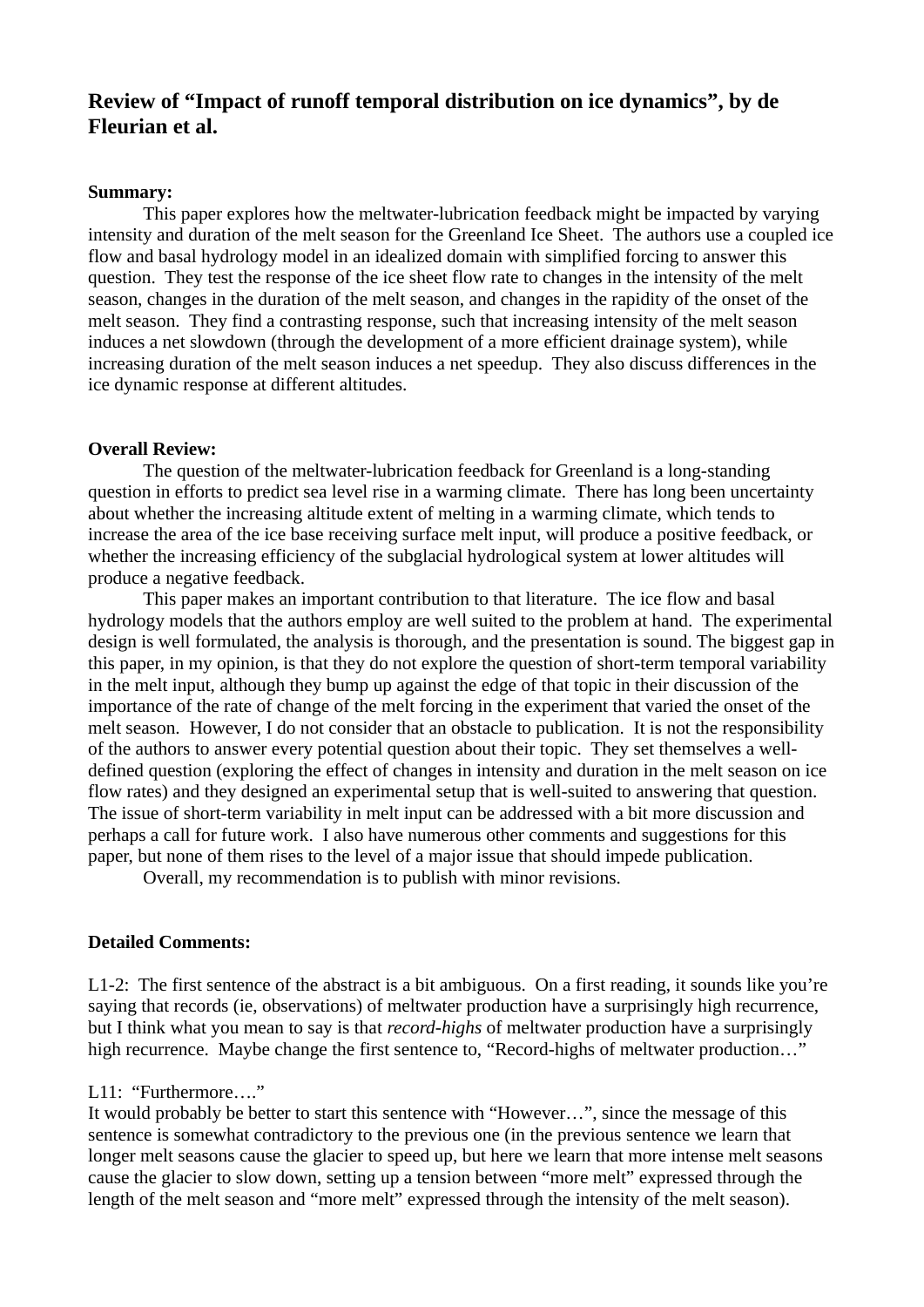L20: "..identified in southwest Greenland that a shift in the runoff regime took place in 2003…" Rearrange to: "...identified that a shift in the runoff regime in southwest Greenland took place in 2003…"

L21: compare  $\rightarrow$  compared

L24: "the length of the melt season has been increasing"  $\rightarrow$  "the length of the melt season has also been increasing"

Continuing on our theme of emphasizing the contrast between length and intensity of the melt season.

L33-34: the "e.g." should be at the beginning of the citation

L34: smaller pressure  $\rightarrow$  lower pressure

L36: add a comma after "available"

L40: "will allow to drain the provided water"  $\rightarrow$  "will allow the provided water to drain"

L42: "seemingly opposing results"  $\rightarrow$  "seemingly opposed results"

L42-46: This entire paragraph should be one sentence, separated into clauses by the colon and a subsequent comma. The way to organize a list like this is: "There are two effects of the thing we are talking about: (i) blah blah blah, and, (ii) bleh bleh bleh." In addition, this sentence should make clear that the reason for the difference in behavior is that the high-elevation regions start from a different baseline state than the low-elevation regions, so they are on different sides of the tipping point discussed in the previous paragraph. A possible way to reword this paragraph could then be: "This threshold behaviour leads to seemingly opposed results of an increase in meltwater availability that can be observed in western Greenland: (i) at high elevations, the subglacial hydrologic system begins in an inefficient state, and thus increases in water supply will increase the subglacial water pressure and lead to faster glaciers (e.g. Zwally et al., 2002; Doyle et al., 2014), but, (ii) at lower elevations, the increased water supply will only increase the efficiency of the drainage system, leading to lower water pressure and a slower ice flow (e.g. Sundal et al., 2011; Sole et al., 2013; Tedstone et al., 2015)."

L47: no need for the comma after "observations"

L48: forgot the space in "subglacial drainage"

L53: "has the recent study"  $\rightarrow$  "as the recent study"

L60: replace the semicolon separating the citations with "and"

L61: "We will first give an overview of the component of the model which are specific to this study"

Is there only one component of the model that is specific to this study? If so, then the sentence should read, "...the component of the model that is…" If not, then it should read, "...the components of the model which are…"

L61-62: It's a bit weird to have two sentences start with "we first..." You can only do one thing first! Maybe start the second sentence, "We then present the results…"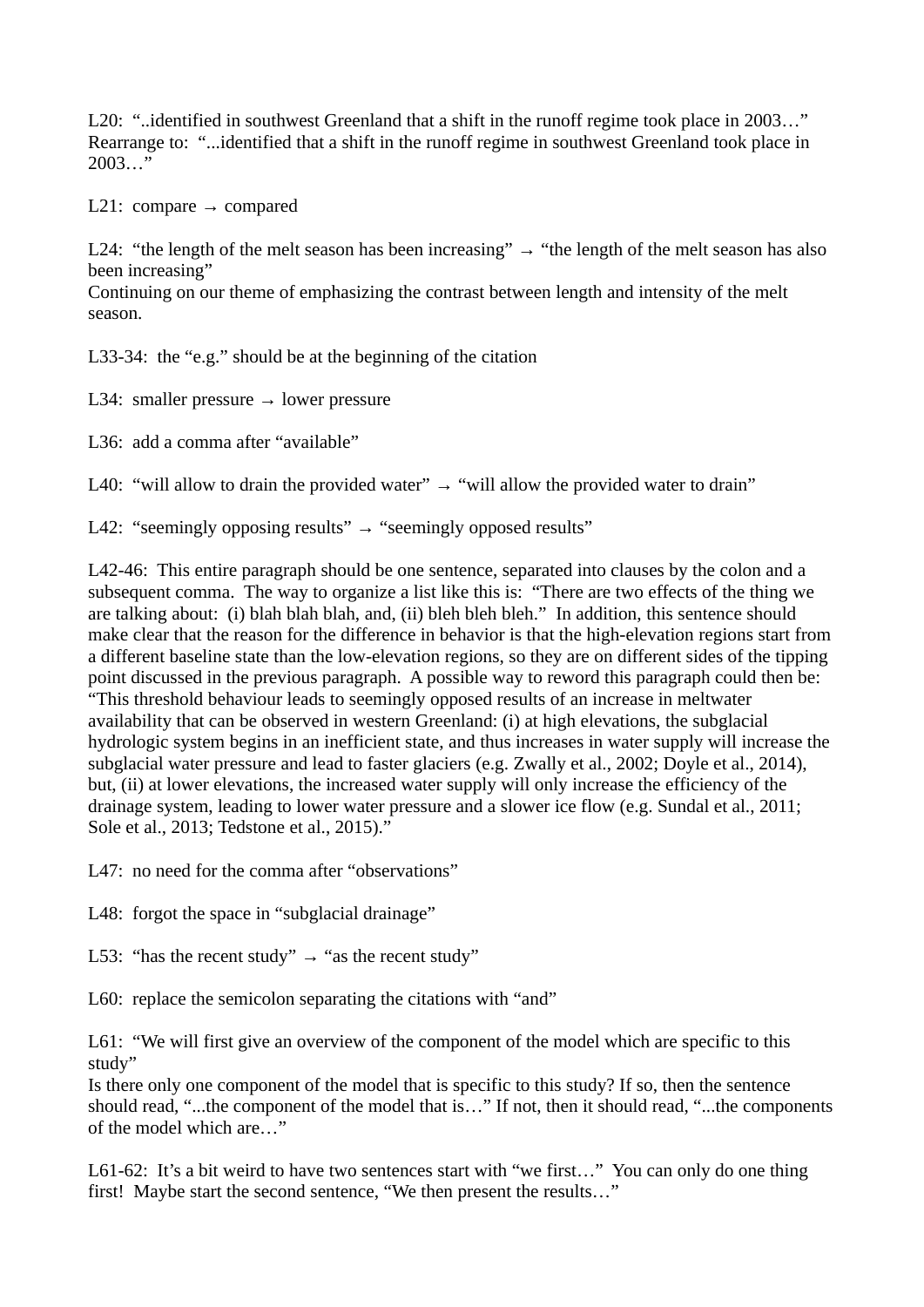Eqn1: Good choice of sliding law! It is much better to have a plastic or pseudo-plastic bed for this sort of study than a Weertman or Budd law.

L75-80: I assume that "n" represents the rheological exponent for ice, but you should still specify the meaning of all variables used in your equations.

L86-88: The explanation of the meaning of eqn. 2 is a little unclear. You start the explanation saying, "This equation involves…" but then only discuss the first term; then you say, "The other term represents…" but it was not clear that the previous sentence was only discussing the first term. Also, you should mention that the first term only includes melting due to viscous dissipation within the hydrological system, not other heat sources and sinks. Maybe rephrase as: "The first term in this equation represents the growth of the efficient system by the melting of ice walls through the heat generated by dissipation, where...[list variable meanings here]. The second term represents the closing of the efficient system by ice creep, where...[variable definitions]."

General model description: Equation 2 only includes melt from viscous dissipation within the hydrological system, not from any other source. Nor does equation 2 include a mass conservation for the water system. However, we can infer that additional melt sources are possible because surface melt input is routed to the bed, and presumably mass conservation is handled through the inefficient part of the double continuum model. I understand that these issues are addressed in the cited references, but it would be good to include a bit more information in this paper as well. In particular, I would like to know what other sources of melt input are considered: in addition to viscous dissipation in the water system and surface melt draining to the bed, does the model also consider melt from shear heating as the ice slides over the base? What about melt from geothermal heating? I think that including slightly more information about how the model works would help this part of the paper.

L93-101: This seems like a reasonable coupling architecture.

L105: You should probably mention here that you chose a flat bed at  $z=465$  m instead of a bed at z=0 m in order to facilitate comparisons with southwestern Greenland. Otherwise, this number seems a bit random.

L161: "...test if the perturbation lead to..."  $\rightarrow$  "...test if the perturbation leads to..."

L163: If the probability that the medians are different is 1%, doesn't that mean that the confidence level is 99%?

Figure 2: Panels a-c represent the spatial mean over the whole domain, right? The text (L166) implies that that is what you are showing, but it would be helpful to state that in the caption as well.

L196-197: "Even higher up on the glacier the effective pressure is driven by downstream activity as there is no runoff at these elevations."

Question: do you include a background level of subglacial melt input to the hydrological system, so that there is actually a small source of water high up on the glacier? Or is water flowing upstream to get into these regions? Because if water is indeed flowing upstream, then that seems a little unrealistic. This is where my previous request for more information about the model becomes relevant.

L214-215: "Since we chose to keep the runoff constant for this set of simulations, changes in the length of the melt season simultaneously impact the melt intensity."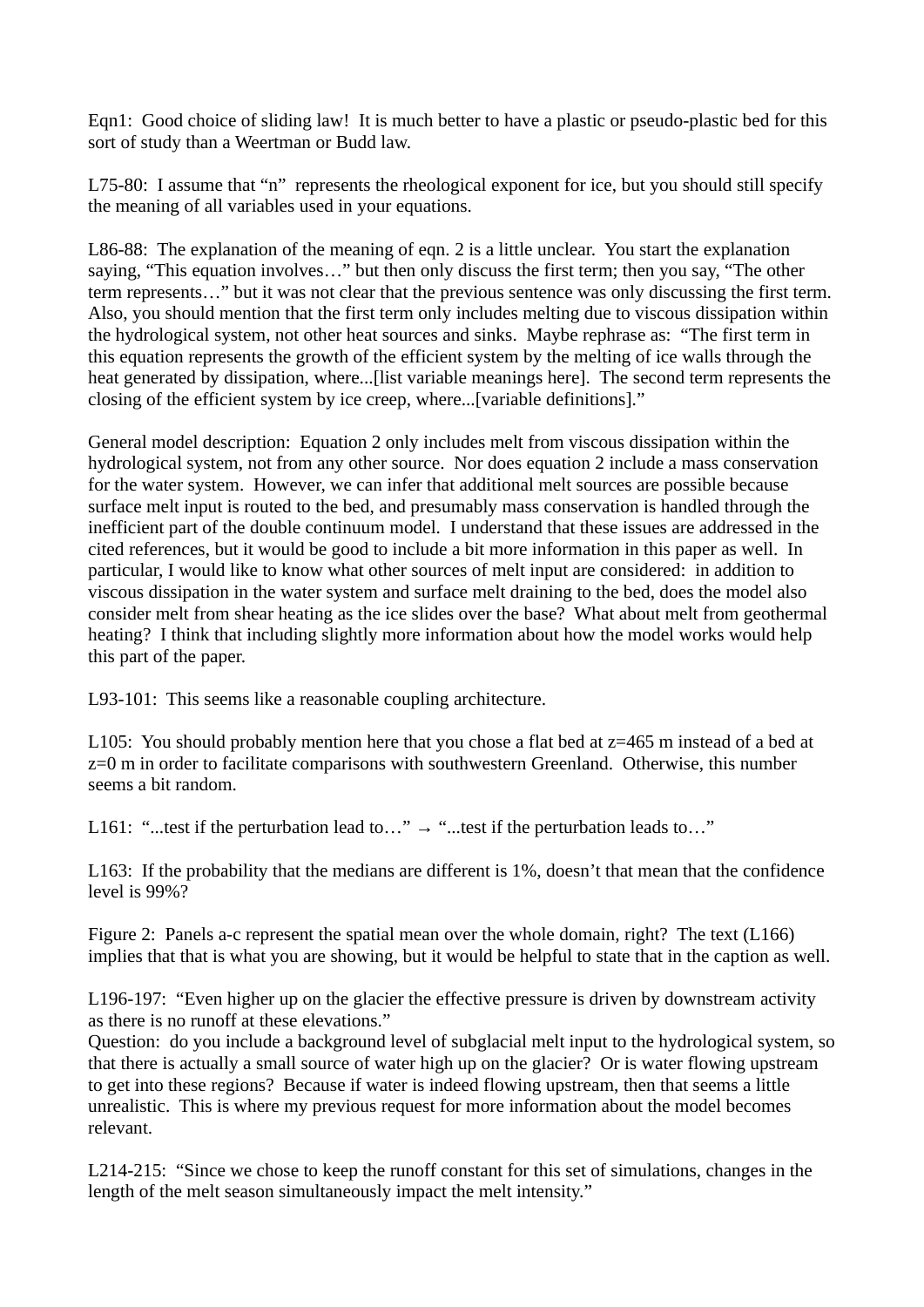Maybe it would be better to phrase this as, "For this set of simulations, we wish to investigate the affect of changes in the melt season length, independent of changes in the integrated melt volume, so we vary the melt intensity inversely with the melt season length." Rephrasing it this way puts the emphasis on the reasoning behind your experimental choice.

While you are, of course, free to devise any experimental design you wish for an idealized model, it might also be worth pointing out that these sorts of compensating changes (where melt season length and intensity trade off with one another to keep the integrated melt roughly constant) are not likely to happen in reality. In reality, it is more likely that a warming climate will produce increases of both the intensity and the duration of the melt season. However, this set of experiments does nicely compliment the experiments shown in section 3.3, allowing you to separate out the effect of melt season length while keeping integrated melt constant.

L229-230: "While the reference simulation was only showing..."  $\rightarrow$  "While the reference simulation only showed..."

L230: "...there is a quite large acceleration..."  $\rightarrow$  "...there is quite a large acceleration..."

L239: "This contrasts with the short melt season…"

Do you mean that it contrasts with the long season, since the previous sentence was discussing the short season?

L247: "contrasted" → "contrasting"

L269-270: Rephrase this sentence in the active voice. Maybe something like, "In order to discriminate between the effects of melt season intensity and length, we release the requirement that the runoff must be equal in all simulations."

L283-284: "However, the extreme values for the longer melt seasons tend to show more important acceleration events happening at the end of the melt season."

What do you mean by "extreme values"? Are you referring to individual ensemble members as opposed to the ensemble median for each simulation? If so, maybe consider rephrasing to, "However, while the median summer velocity is similar for all simulations, individual ensemble

members with large acceleration events late in the melt season are more common in the longer melt season."

L290: "Comparing the simulations with different intensities yields more significant differences between simulations"

Actually, by comparing tables 4 and 5, it looks like the simulations with different intensities actually have *fewer* significant differences, but those differences are larger in amplitude. Maybe it would be best to replace "more significant differences" with "larger differences", to avoid confusion between 'significant' meaning 'big or important' and 'significant' meaning statistical significance.

L349: "We see on Table  $6...$ "  $\rightarrow$  "We see in Table  $6...$ "

L357: "...is might have..."  $\rightarrow$  "...might have...."

L363: "...is some discrepancies..."  $\rightarrow$  "...are some discrepancies..."

Section 3.5: Shortcomings

This section looks like it would go better in the discussion than in the results. In addition, while you discussed the lack of spatial heterogeneity in meltwater injection in your model, you have not mentioned the lack of temporal heterogeneity. As you mentioned immediately before this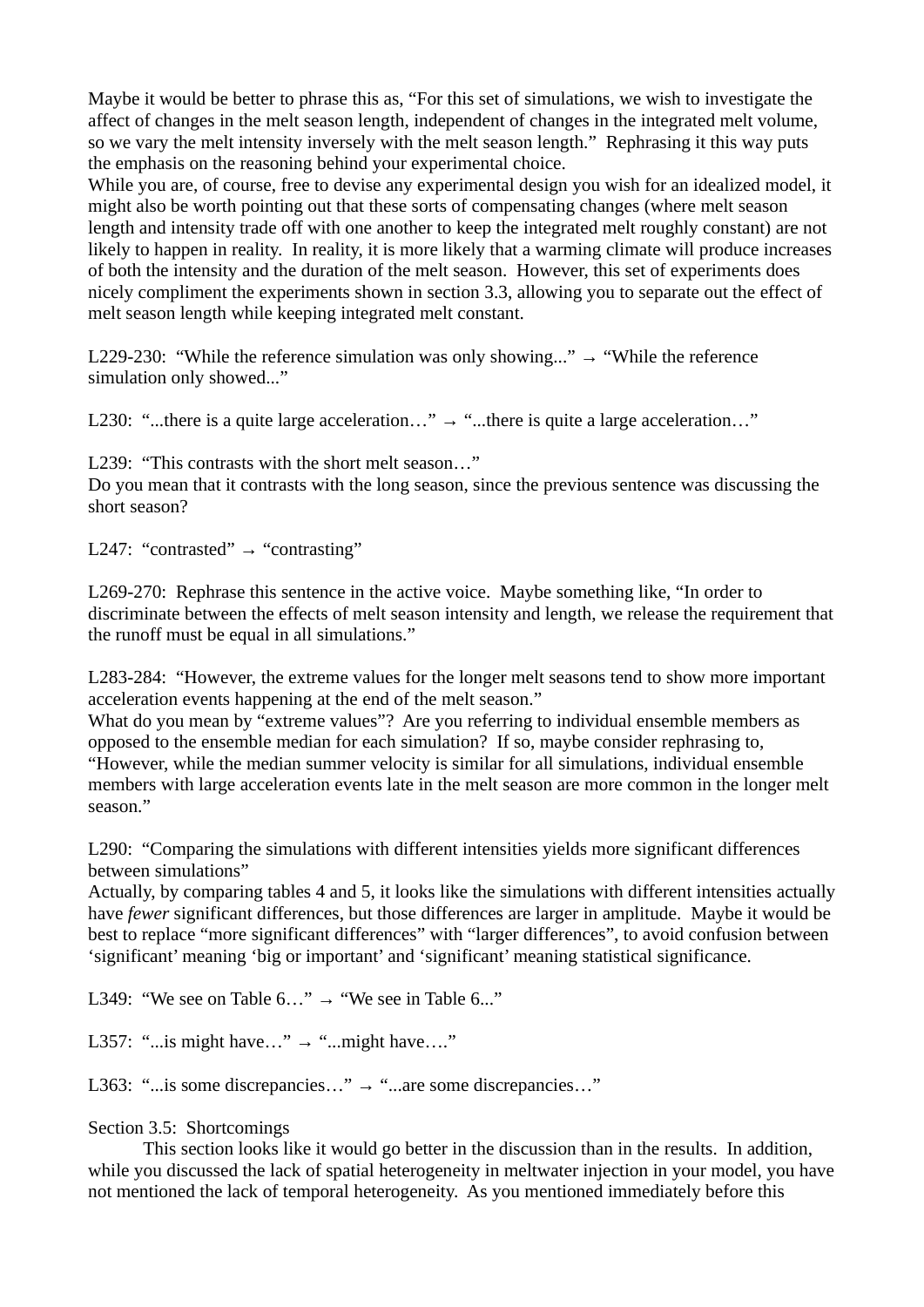section, there is a body of work suggesting that the rate of change of subglacial water input may be more important than the actual volume of input. In that case, high-frequency temporal variability in the meltwater input (from both the daily cycle and from synoptic weather variability) might play an important role in governing the response of the subglacial hydrological system. In a warming climate, we would expect not only an increase in melt season intensity and duration, but also an increase in synoptic melt variability, including an increase in short-duration melt extremes like the examples cited as motivation in the introduction of this paper.

Overall, it is fine that you have chosen the particular experimental design that you did, as your experiments are well suited to answering the question of length vs intensity of the melt season. However, when we move from these simplified idealized setups and start to think about the implications of your results for the future evolution of the Greenland Ice Sheet, the largest missing piece of the puzzle is, in my opinion, the lack of short-term temporal variability in your melt input. I think that it is important to discuss the potential role of short-term melt variability in the discussion section.

# L397-411: Discussion of recharge rates.

This discussion touches on the issue I mentioned above, the importance of the rate of change of melt input. However, the importance of the rate of change means that not only is the onset of the melt season important, but so is synoptic temporal variability throughout the melt season. This would be a good place to include a few sentences about short-term temporal variability. Furthermore, as a matter of presentation it might be good to emphasize this topic by giving it its own paragraph. The first paragraph of the discussion section is too long anyway, so consider adding a paragraph break somewhere around lines 395-400.

L409-411: "This large impact of the slope of the temperature rise at the begining of the melt season is problematic to provide estimates of the impact of the lubrication feedback as this parameter is highly variable and complex to characterise in the existing dataset."

This sentence is difficult to parse. Consider rephrasing to, "This large impact of the slope of the temperature rise at the beginning of the melt season is problematic for efforts to estimate the lubrication feedback, because this parameter is highly variable and complex to characterize in the existing dataset." I would also add that the large impact of the slope of the temperature rise at the beginning of the melt season also reinforces the argument I made above that variability in melt rate during the melt season may also have a big influence on the hydrological and ice dynamic response.

L412-412: "In our model, the observed mean velocities are mainly driven by the lower regions of the glaciers where the velocities are significantly higher."

Hmmm….Does this mean that you might have more representative metrics of ice dynamics if you computed relative speed-up instead of absolute speed-up? Would it be too much work to add relative speed-up to your analysis?

L423-427: "However, it is not expected that the current evolution in climate would only alter the length of the melt season in Greenland and our model shows that the impact of lengthening the melt season is actually only one third of the acceleration that we observe when we reduce the temperature by a comparable amount. This shows that at least in our model, the effect of the intensity of the melt season is more marked than its length."

However, when you *increased* the temperature by a comparable amount, you saw no significant change in the mean annual velocity of the glacier (Table 5). The response to melt season intensity was asymmetric. Since we expect both intensity and length of the melt season to increase in a warming climate, this suggests that your model actually supports the opposite conclusion: in a warming climate, the speedup caused by an increase in melt season length is likely to outweigh the (statistically insignificant) slowdown caused by an increase in melt season intensity.